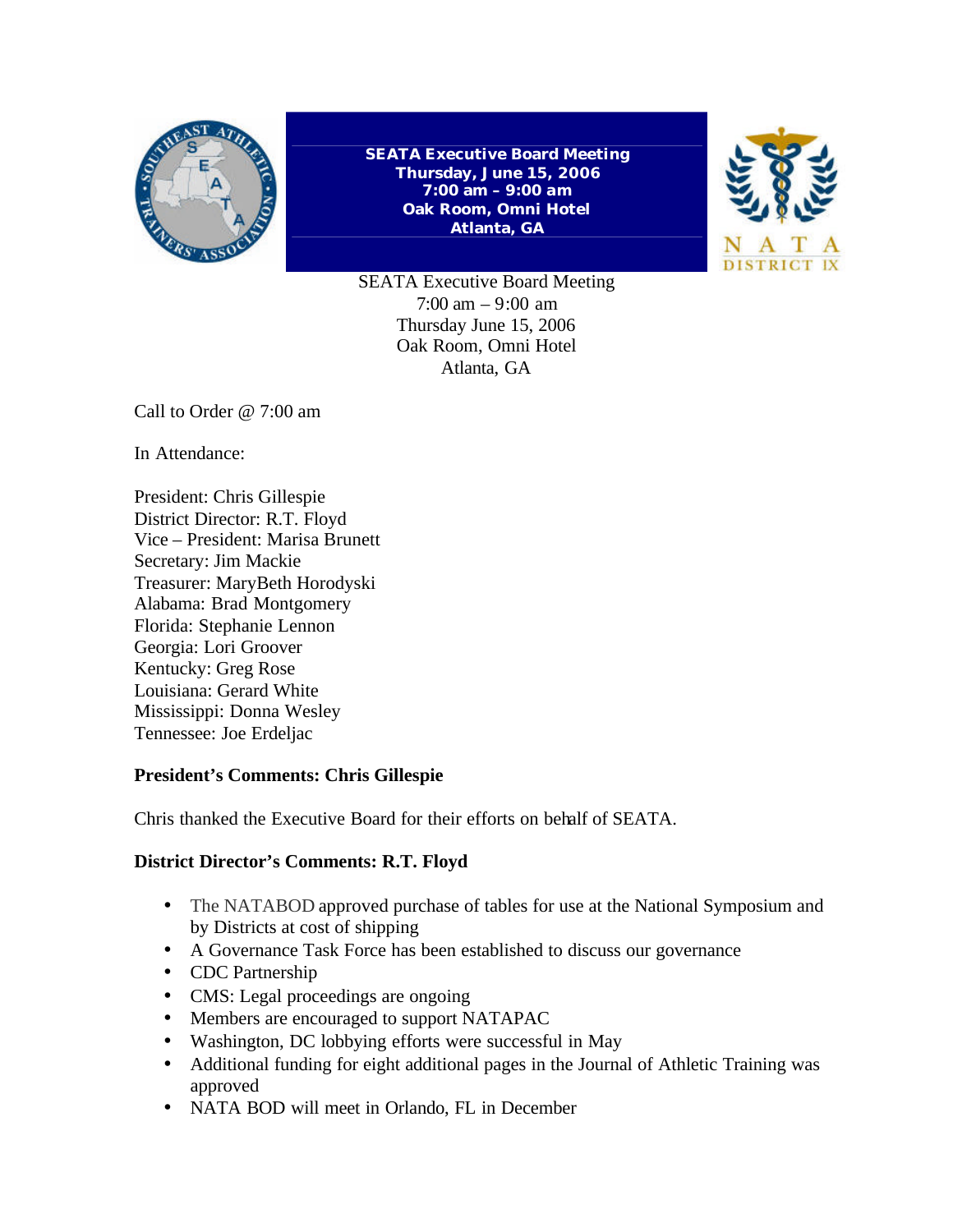- NATA is working with the Centers for Disease Control to develop a statement on MRSA
- Career Center funding will be reviewed in December as scheduled
- Approved the development of a Professional Athletic Training Societies Working Group
- District 9 is the winner of an AED through Medtronic
- Approved America's Second Harvest as our official Convention Charity for Hurricane Relief
- District 9 Award recipients were announced
- Charlie Rozanski, elected as NATA VP
- Marge Albolm, elected NATA Secretary
- More information in detail will be available at seata.org

## **Vice President's Report: Marisa Brunett**

- We currently have a contract in hand for '07 meeting in Nashville, TN March 7-11, 2007 at the Sheraton Music City Hotel. Room rate is \$109.00 for single & double occupancy.
- The 2008 meeting is being researched for San Destin, FL area

#### **Secretary's Report: Jim Mackie**

- Past Executive Board Meeting Minutes are updated on the Website
- Mailing Labels: A copy of the policy for requests for mailing labels will be made available on the website and to the State Presidents. Mailing labels are for a one time use basis and the form stating this will also be available at the web site. Requests should go through the District Secretary to the national office.

## **Treasurer's Report: MaryBeth Horodyski**

• Year to date cash flow Inflows \$205,716.79 Outflows \$233,590.82 Balance (-\$27,874.03) Savings \$7,161.13 Checking \$14,678.15 as of June 12, 2006

Investments as of 5-31-06 \$196,096.55

- A letter from our Investment Manager was reviewed regarding "cover-calls" and it was discussed among the group. A request was made that we ask for more information prior to making a decision.
- Sign-Up4 meeting registration is available for state use should you want to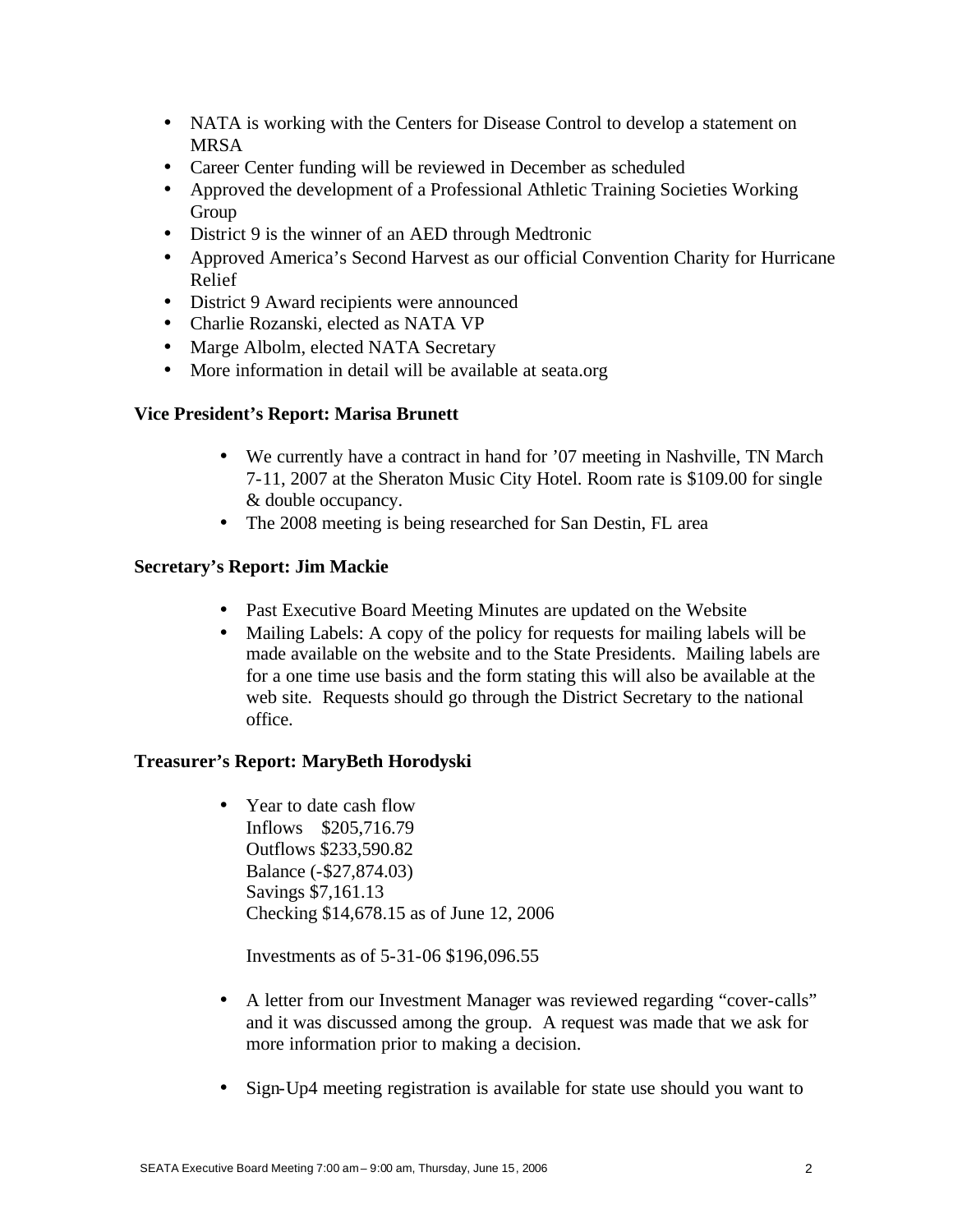utilize it. There is a fee.

• NPI sign up is available at the meeting site here in Atlanta. Please sign up and encourage others to do so also.

## **Old Business**

## **Parliamentarian Issue** :

R.T. Floyd was thanked for his efforts in researching this with the NATA office and legal counsel. All Board members were sent a packet of information on basic parliamentary procedures for their review.

- A motion presented by Stephanie Lennon, FL, second by Lori Groover, GA. Requesting a move to consider rescinding the previous Parliamentarian issue vote of March 30, 2006. Motion approved 6-1-0 (TN)
- A motion presented by Stephanie Lennon, FL, and seconded Lori Groover, GA, to rescind the previous motion of March 30, 2006. Motion approved 6-1-  $0$  (TN)
- A motion presented by Greg Rose KY, seconded by Gerard White, LA, stating that the SEATA President appoint a Parliamentarian and be approved by the Executive Board. Motion approved 6-0-1 (TN)

## **Future Meeting Sites**:

• Brad Montgomery requested that the State President be consulted by the Site Selection Committee when the meeting is being considered within their state.

# **Strategic Planning**:

- Brad Montgomery, AL reported that this process is being moved forward. Some recommendations are being considered.
- The SEATA Strategic Plan Committee will review the NATA Strategic Plan.

## **Sponsorships**:

Jim addressed the need for this committee to re-assess where we are at with sponsorships and helping our sponsors to gain the most benefit from their sponsorship. This committee consists of R.T. Floyd, Ray Castle, Jim Mackie, David Green, and MaryBeth Horodyski and will work to make future recommendations.

## **Future SEATA Elections**: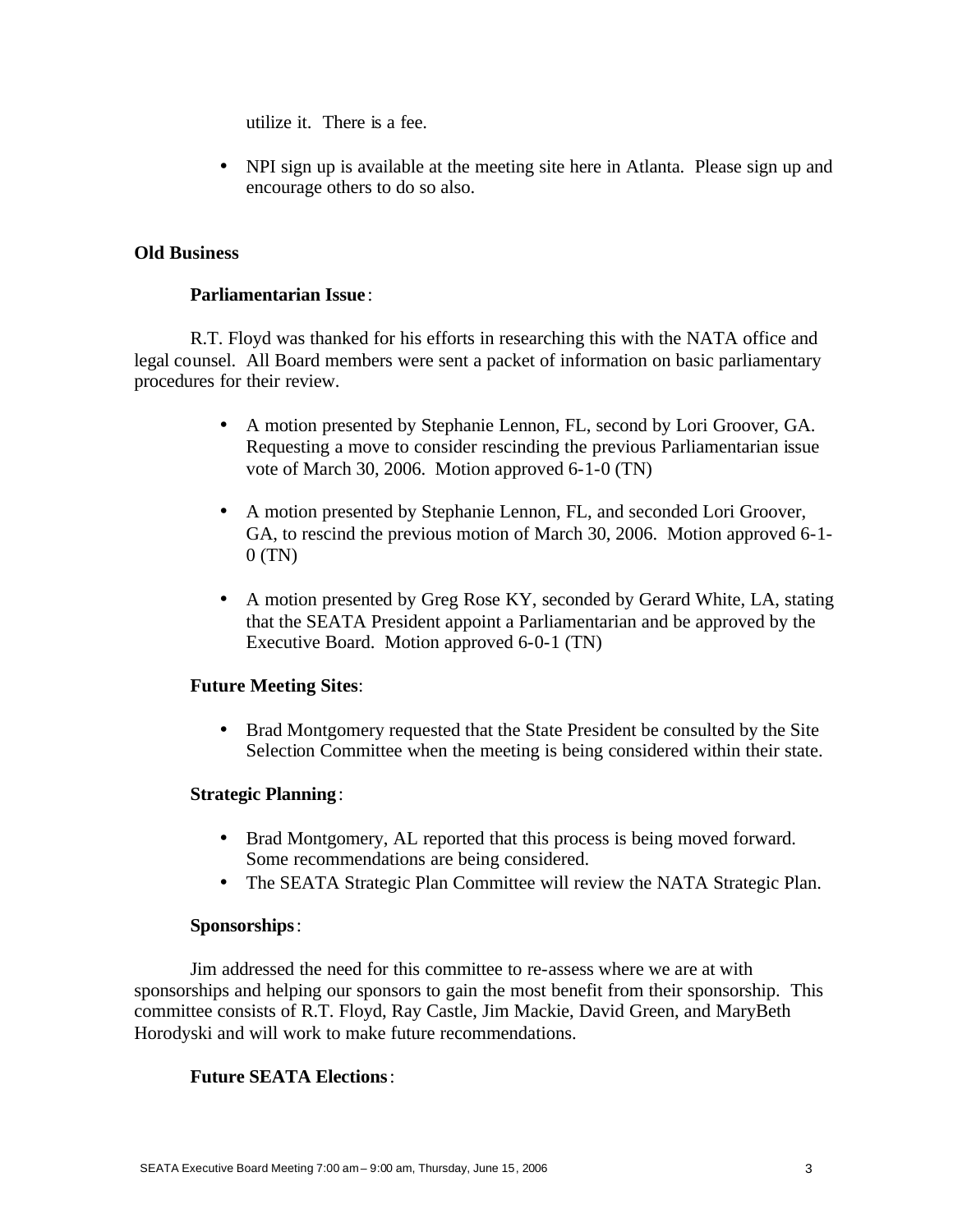Donna Wesley, MS discussed that we should look at our future elections and review the By-Laws to ensure that we remain in the proper cycle. On line voting needs to considered and done in the state we are incorporated in. MaryBeth Horodyski and Jim Mackie are looking in to our current incorporated status.

#### **New Business**

The SEATA Board reviewed a request from Mike Ferrara to support the NATA with the CMS Incident To issue. Joe Erdeljac, TN stated that we may not contribute SEATA funds towards the PAC. Further discussion lead to a recommendation that this effort should be a part of our strategic plan. R.T. Floyd invited the Board to attend the PAC fundraising breakfast on Friday morning.

#### **Modifications to SEATA meeting 2007 Meeting**

MaryBeth Horodyski related concerns that our new site for the annual meeting may result in different meeting room space and fewer split sessions due to decreasing room night guarantees on the contract.

#### **Board Meeting times, dates, locations**:

Conference Calls will be scheduled on a monthly basis as needed.

Best times and dates for additional Executive Board meetings

#### **AED / Lightning Sponsorship Program**:

Brian Anderson briefly discussed this program and its benefits. Action: It was determined that this is a state issue to be considered by the individual states.

#### **Committee Reports**:

Stephanie Lennon requested that States need to respond to inquiries when sent for committee information.

#### **Comments by Incoming President: MaryBeth Horodyski**

Please remember the Atlanta meeting is within our district and we need to thank our volunteers for their service.

MaryBeth Horodyski thanked the Executive Board in advance for their support and help. She requested that for Board communication on email that the "respond to all" option be used to ensure that all SEATA Board members are receiving all discussion